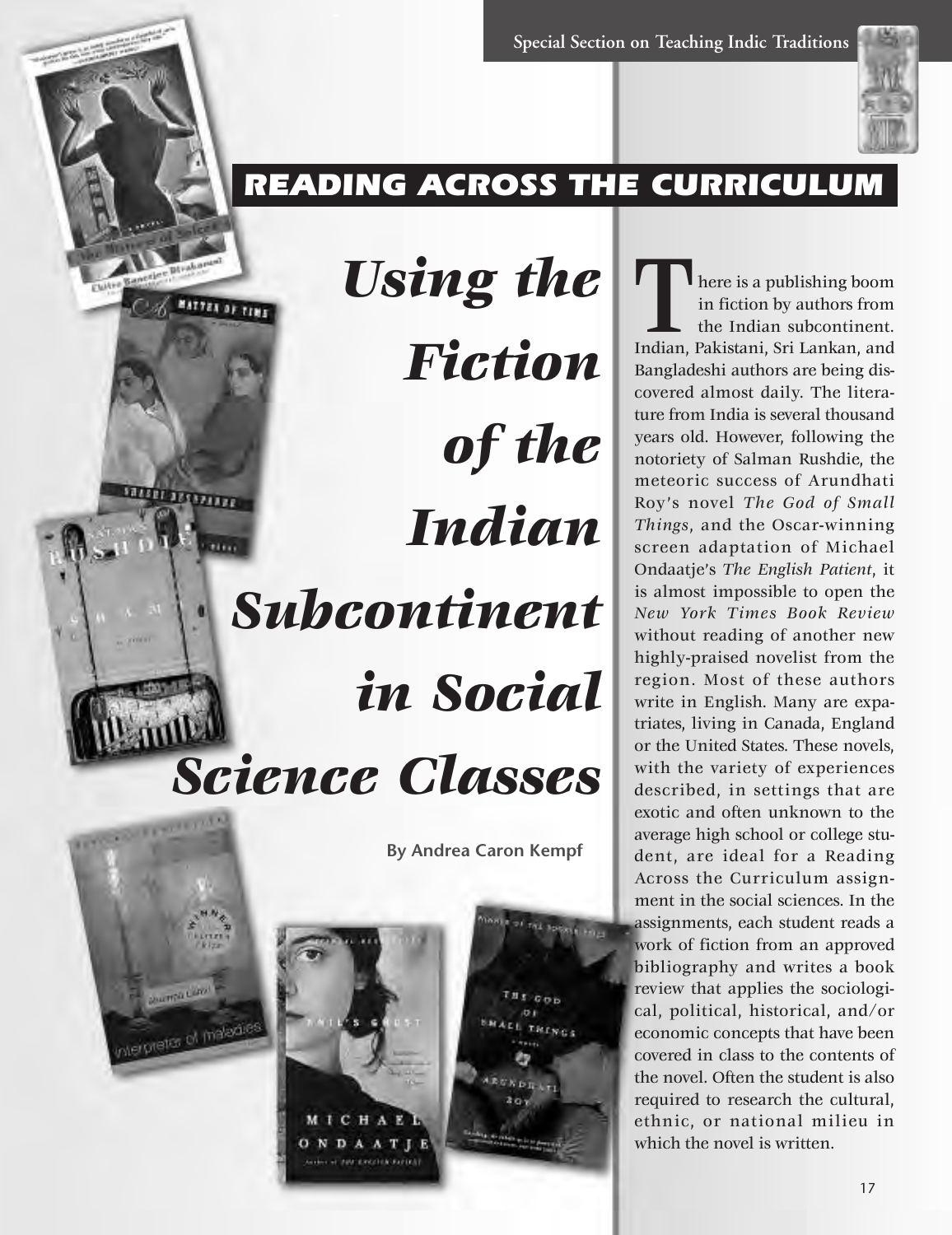*Instructors who have used fiction to teach social science classes report that their students seem more engaged in the content area because of their fictional explorations. The novels tend to make real the theoretical issues discussed in the classroom.* 

The Reading Across the Curriculum assignment has been developed to meet many educational objectives. First, because students are reading less, it is important to encourage them to read. Any librarian can cite statistics to document the problem. In my own library, periodical usage is down almost 80 percent from pre-Internet days. Book circulation has taken a 30 percent dive. In addition, textbooks that prepackage excerpts from larger works are the *sine qua non* of most courses. The days when a student was required to read several complete works in the course of a semester largely exist in the memories of aging baby boomers. It is easy to blame the Internet or television, either of which, with quick hits and sound bites, encourages the short attention span of high school and young undergraduate students. It is also possible to craft reading assignments to counter this trend.

Second, many educational institutions are including international education and diversity initiatives in their mission statements. At my own college, the Liberal Arts Division mission statement says, "Johnson County Community College will actively promote the understanding and appreciation of diversity . . . through the implementation of curriculum initiatives and activities as a natural part of the educational process in order to create an environment that values all people." Using an international or multicultural reading assignment allows an instructor to incorporate an international or diversity component into a course without substantially altering the teaching syllabus.

Third, the assignment of a novel not only encourages reading, but also encourages use of the library's resources. It is unfortunately naive to assume that college students will go to the library to check out good literature for recreational pleasure. In my library, the novels with the highest circulation statistics are those on Reading Across the Curriculum bibliographies and the old-standbys by authors like Hemingway, Poe, and Fitzgerald, which are assigned routinely in high school, college, and even graduate school.

Fourth, it is difficult, perhaps impossible, to cut and paste together a paper that meets the goals of the Reading Across the Curriculum assignment. Thus, students are forced to think about the material and write a paper based on their own ideas. Given the nature of the writing required, an instructor can recognize plagiarism almost instantly. And since each student reviews a different book, each paper is somewhat unique.

While there are no statistical studies about the success of this type of assignment, there are anecdotal reports. Instructors who have used fiction to teach social science classes report that their students seem more engaged in the content area because of their fictional explorations. The novels tend to make real the theoretical issues discussed in the classroom.

I know of social science classes in which a bibliography of African or Latin American novels is used. I have also seen classes where a bibliography of international novels from a number of countries is used. I have not yet encountered a class that uses novels from the Indian subcontinent exclusively. Yet the region is larger than Europe, encompassing four countries, each with a variety of religious and ethnic

groups. India alone recognizes fourteen official languages. Now, with so many authors being published, it is possible to compile an impressive bibliography of contemporary Indian fiction, which includes that of her close neighbors.

Virtually every novel on the bibliography addresses a number of significant issues. Here are three examples. *Moth Smoke* by Mohsin Hamid looks at the rampant political and economic corruption in Pakistan where the rich and powerful get away with virtually all the crimes they commit, while talented but poorly connected individuals like the protagonist Daru and his drug-dealing friend Murad must pander to the wealthy or turn to crime for economic success. Women in *Moth Smoke,* like Daru's lover Mumtaz, are forced into subterfuge in order to pursue a career. Her work as an investigative journalist is published under a masculine pseudonym. A sociology student could use the novel as the focal point for a discussion of women's issues or of crime in a society where most of the wealth is concentrated in a small percentage of families.

*Nectar in a Sieve* by Kamala Markandaya, tells the story of the arrival of a tannery in a traditional village. It shows how fragile a traditional agrarian society can be, and how little it takes to turn a prosperous small farmer into a beggar. Issues of

*Now, with so many authors being published, it is possible to compile an impressive bibliography of contemporary Indian fiction, which includes that of her close neighbors.*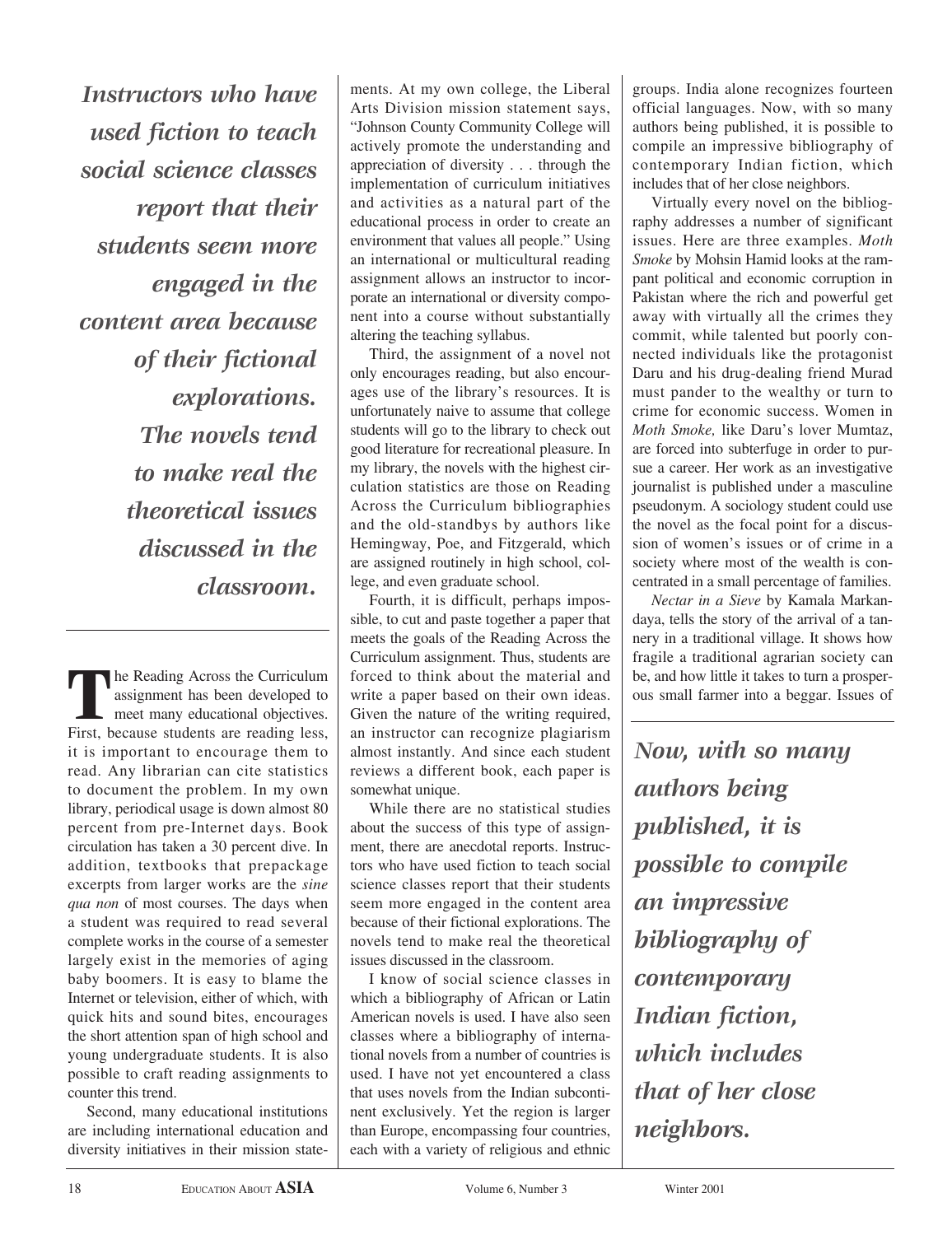class and caste, of the woman's role in traditional society, of the exploitation of peasants by factory owners, and of family organization are all present in the novel.

Finally, *The God of Small Things* , ostensibly the story of a tragic love affair between an upper-class woman and an untouchable man, delineates the persistence of caste in India. It is a marvelous example of politics gone mad when the Communist demonstrations, just to prove a point, force the closing of the pickle factory that has been the community's economic mainstay. Again, it shows how little women are valued, even educated women. Just incidentally, it also is concerned with child sexual abuse and the resultant trauma. These three novels are only examples of the richness of the fiction for use in research papers focusing on issues discussed in the classroom.

Below is a selective, annotated bibliography of Indian, Pakistani, and Sri Lankan fiction. Following each citation, if it can be determined, I have noted the region or city and sometimes the religious group about which the author is writing. I have only included books that I have personally read, or at least examined. I have made no attempt to be comprehensive. I have included works by expatriate authors that examine the lives of immigrants, e.g., Jhumpa Lahiri and V. S. Naipaul, because of my belief that immigrants bring their cultures with them. The lives of Gujuratis in Trinidad or Bengalis in New England relate more to their experiences as Bengalis or Gujuratis than to life in their new homes. Many of the authors, like R. K. Narayan, Salman Rushdie, V. S. Naipaul and Anita Desai, are prolific writers, only a few of whose works I have cited. In the case of Vikram Seth, I have read and enjoyed but did not cite *The Golden Gate* , or *An Equal Music* because neither book introduces a student to the subcontinent or to the experiences of its immigrants abroad. The same rationale applies to the omission of Ondaatje's *English Patient* , despite its one Sikh character. I have not yet read some authors, for example, Romesh Guneskera, Raj Kamal Jha, Amit Chaudhuri, Bapsi Sidhwa, and Kushwant Singh, and have perhaps inadvertently omitted other authors' finest works. Like all bibliographies, it is a work in progress and will continue to grow.

# **An Annotated Bibliography of Fiction in English from the Indian Subcontinent**

Ali, Ahmed. *Twilight in Delhi* (New York: New Directions, 1994).

This novel, which was originally published by the Hogarth Press in 1940 after Virginia Woolf and E. M. Forster fought the printers who viewed the text as subversive, chronicles the life of a Moslem family, living in Delhi at the beginning of the twentieth century, who see their fortunes fading as the British work to eradicate Islamic culture. (Delhi, Moslem)

#### Baldwin, Shauna Singh. *What the Body Remembers* (New York: N. A. Talese, 1999).

The brutal story of the partition of India and Pakistan is told through the eyes of two unusual Sikh women who are the co-wives of an engineer. He is also a prominent landowner in the Moslem part of the Punjab. (Kashmir, Sikh)

#### Desai, Anita. *Baumgartner's Bombay* (London: Penguin, 1988).

A German-Jewish refugee from the Holocaust ends up in India where he is no more accepted as a European in India than he was as a Jew in Germany. (Calcutta, Mumbai)

### Desai, Anita. *The Clear Light of Day* (London: Penguin, 1990).

Members of an old Delhi family come to terms with their past and reconcile the differences that parted them during the summer of Indian independence in 1947. (Delhi)

### Desai, Anita. *In Custody* (New York: New Harper & Row, 1984).

After a poor and unsuccessful college lecturer is manipulated into interviewing an old man known as the greatest living Urdu poet, he learns that he has taken on much more than he bargained for. (Delhi)

#### Desai, Kiran. *Hullabaloo in the Guava Orchard* (New York: Atlantic Monthly Press, 1998).

A misunderstood young man escapes his family and community by climbing a tree in a guava orchard and refusing to come down. This action causes the villagers to venerate him like a saint.

## Deshpande, Shashi. *The Dark Holds No Terrors* (India: Penguin, 1990).

A successful woman doctor flees her abusive husband. In the solitude of her father's home, she is forced to face the various problems in her life with which she had never dealt. (Karnakata)





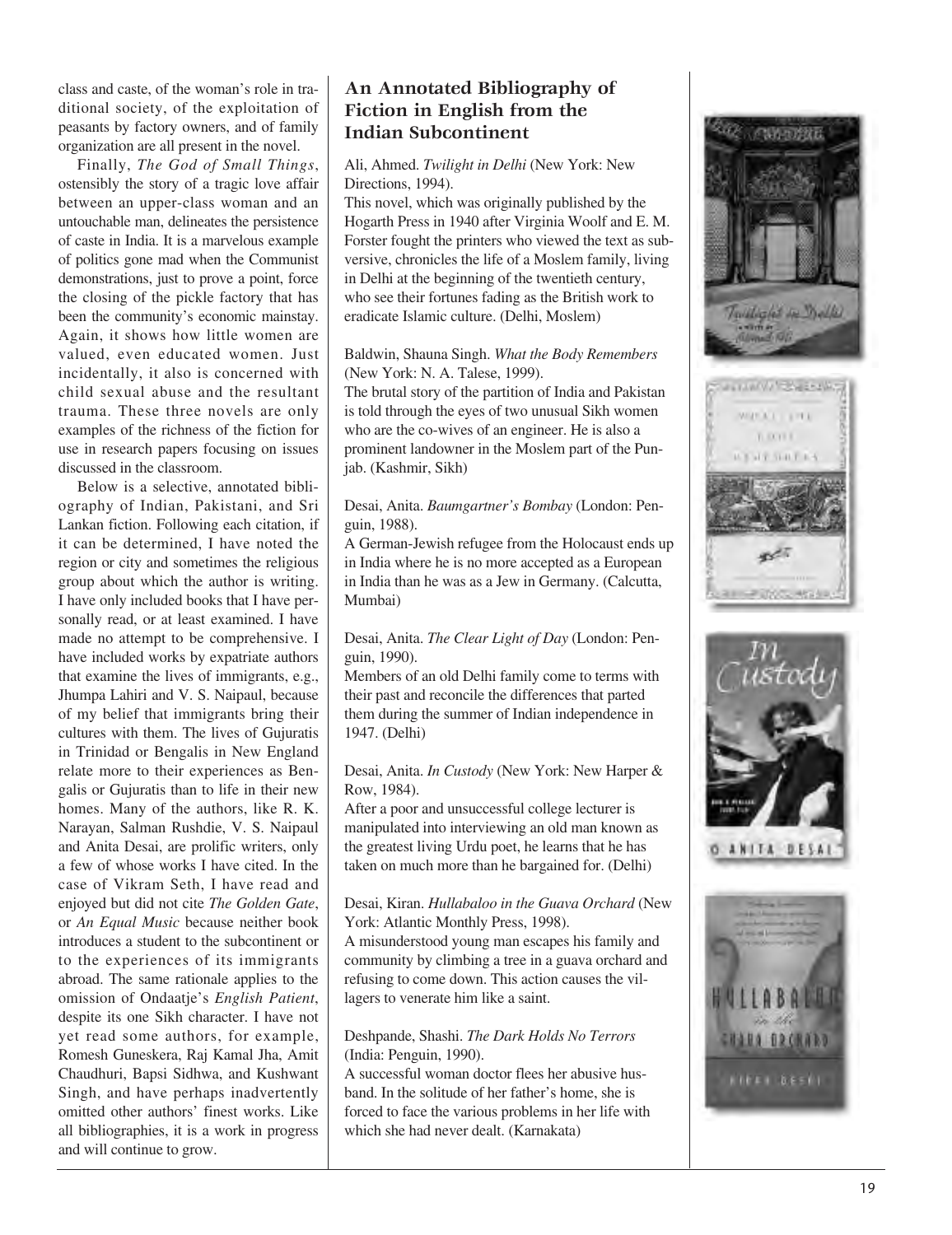

Deshpande, Sashi. *A Matter of Time* (New York: Feminist Press, 1999). A woman and her daughters must cope with their unexpected abandonment by her husband, an act that mirrors her father's behavior many years earlier. (Karnakata)

Deshpande, Shashi. *That Long Silence* (India: Penguin, 1989).

After her husband, a government official, is faced with possible disgrace and dismissal, the unhappy author of an advice column reassesses her career, her marriage, and her life. (Mumbai)

Divakaruni, Chitra Bannerjee. *An Arranged Marriage* (New York: Anchor Books, 1995).

These short stories examine the difference between the lives of women in India and the United States.

Divakaruni, Chitra Bannerjee. *The Mistress of Spices* (New York: Anchor Books, 1997).

A wonder-working Indian woman, who runs a spice shop in Oakland, discovers that in order to keep her vows, she must give up love. However, love matters more.

Ghosh, Amitav. *The Calcutta Chromosome* (New York: Avon, 1996). This is a futuristic novel about the transmigration of souls through the bites of certain mosquitoes, bites that may provide eternal life. (Calcutta)

Hamid, Moshin. *Moth Smoke* (New York: Farrar, Straus, & Giroux, 2000). This Pakistani version of *The Great Gatsby* follows the downfall of a former bank employee whose descent into drug abuse and crime takes place during the explosive summer when India and Pakistan both test their atomic weapons. (Lahore)

Kamani, Ginu. *Junglee Girl* (San Francisco: Aunt Lute, 1995). These short stories are about the difficult role of women and about very difficult women, most of whom live in the state of Gujurat. (Gujurat)

Lahiri, Jhumpa. *The Interpreter of Maladies* (New York: Houghton Mifflin, 2000).

This collection of short stories, which won the Pulitzer Prize for fiction, describes the cultural dislocation of Indian immigrants to the United States, no longer at home in India, but not quite a part of their new home. (Bengal)

Markandaya, Kamala. *Nectar in a Sieve* (New York: John Day, 1955). The lives of a tenant farmer and his family are irrevocably altered by the arrival of a tannery in their village.

Mehta, Gita. *A River Sutra* (New York: N. A. Talese, 1993).

A bureaucrat flees from life by taking a position as the manager of a guesthouse on the banks of the Narmada River. There he discovers the meaning of life through the tales of the travelers he meets. (Narmada River)

Mishra, Pankaj. *The Romantics* (New York: Random House, 2000). A young man, who is preparing for the civil service examination, becomes friends with members of the expatriate community, all of whom are searching for a deeper meaning to life and hope to find it in India. (Varanasi)

Mistry, Rohinton. *A Fine Balance*  (New York: Vintage, 1997). A group of refugees, fleeing religious and ethnic violence, forge an unlikely community in the apartment of an independent widow. (Mumbai, Parsi)

Mistry, Rohinton. *Such a Long Journey* (New York: Vintage Books, 1992). The fortunes of a Parsi family in Mumbai diminish as Hindu supremacy, economic change and entanglement in a secret service plot during a war with Pakistan effect their lives. (Mumbai, Parsi)

Mistry, Rohinton. *Tales from Firozsha Baag* (Boston: Houghton Mifflin, 1989). These interlocking short stories describe the life of the Parsi residents of an apartment house in Mumbai. (Mumbai, Parsi)